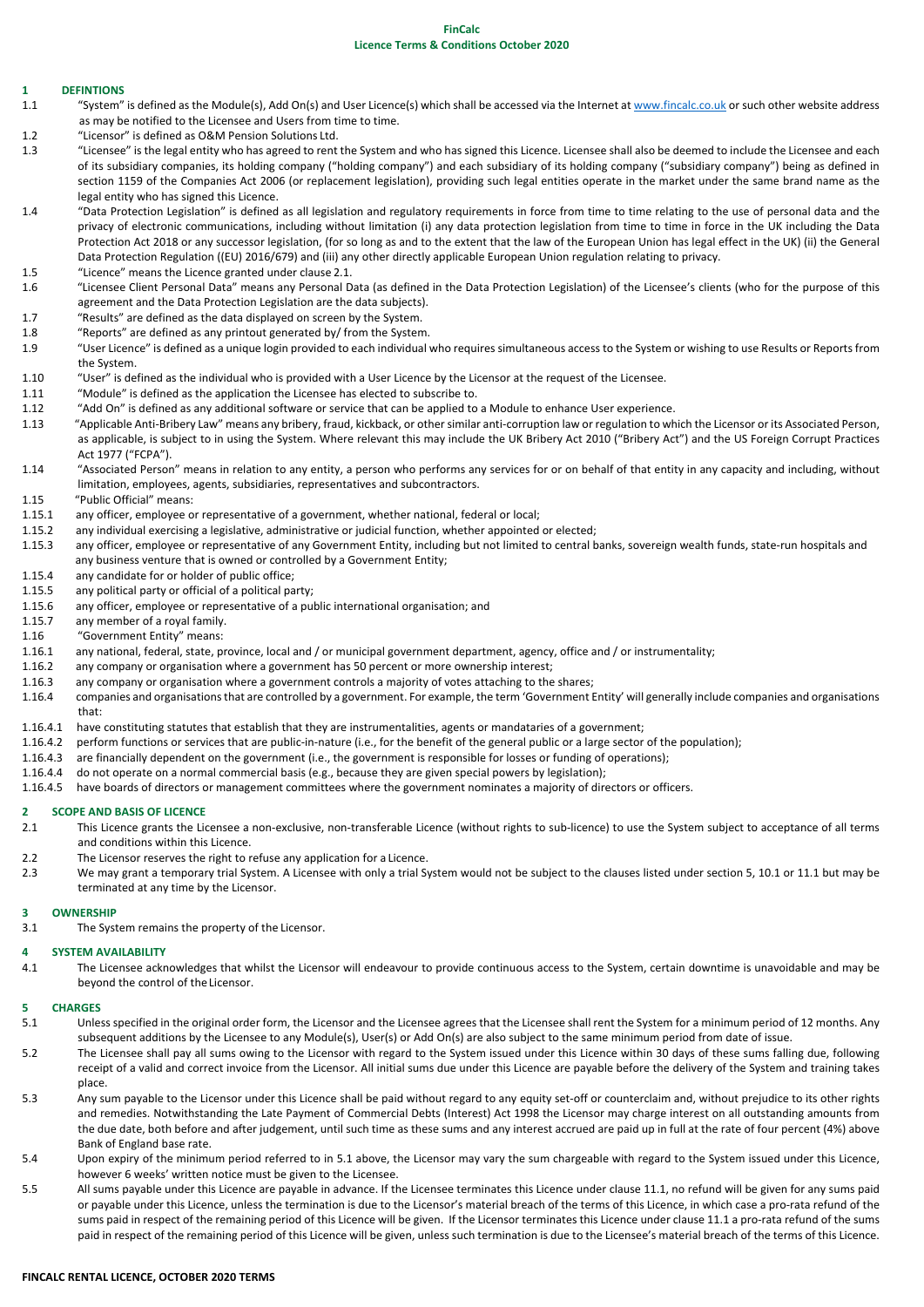# **FinCalc**

# **Licence Terms & Conditions October 2020**

- 5.6 All sums payable by the Licensee to the Licensor under this Licence are exclusive of any applicable value added tax which shall be paid by the Licensee at the rate and in the manner from time to time prescribed by law.
- 5.7 The Licensor reserves the right to make a reasonable administration charge for any changes made as detailed under clause 7.5.

## **6 RESTRICTIONS ON USE**

- 6.1 Neither party shall assign or transfer the benefit of this Licence without the prior written consent of the other, such consent not to be unreasonably withheld or delayed or subjected to excessive cost, provided always that nothing in this clause shall prevent assignment by either party to any other company within its group of companies
- 6.2 The Licensee shall use the System Results/Reports only for its own business purposes and only in accordance with, and on the terms and conditions set out in this Licence.
- 6.3 The Licensee is permitted to process and create Reports and Results in relation to their own clients and to share these Reports and Results with any entities providing support services to the Licensee and the Licencee's regulator.
- 6.4 The Licensee is explicitly refused permission to provide Reports and Results for or on behalf of another entity where this would be considered a bureau or paraplanning service.
- 6.5 The Licensee and Users shall not:<br>6.5.1 Attemnt to convertional dunlical
- Attempt to copy, modify, duplicate, create derivative works from, frame, mirror, republish, download, display, transmit, or distribute all or any portion of the System (as applicable) in any form or media or by any means; or
- 6.5.2 Attempt to reverse compile, disassemble, reverse engineer, or otherwise reduce to human-perceivable form all or any part of the System; or
- 6.5.3 License, sell, rent, lease, transfer, assign, distribute, display, disclose or otherwise commercially exploit, or otherwise make the System available to any third party except the Licensee; or
- 6.5.4 Access all or any part of the System in order to build a product, system or service which competes with the System; or
- 6.5.5 Attempt to obtain, or assist third parties in obtaining, access to the System other than as provided under this clause 6.
- 6.6 A 'Fair Use' policy applies to all Users to ensure the System remains available to all Users. The Licensor will monitor usage and reserves the right to suspend access or renegotiate System cost, should it be deemed that usage exceeds that expected from a User or Licensee.

# **7 USER MANAGEMENT**

- 7.1 The Licensor and Licensee will control access to the System.
- 7.2 It is the responsibility of the Licensee to ensure each User has read the terms and conditions of this License and agree to abide by them.
- 7.3 The use of User Licences is the responsibility of the Licensee. Use of the System or User Licences (or the transfer of the System or User Licences or making the same available) to or by any person other than a User authorised by the Licensor shall be deemed a material breach of the Licence by the Licensee and the Licensee shall be liable for all losses suffered by the Licensor arising from such unauthorised use.
- 7.4 The Licensor will issue a link for each User Licence rented to the User email address specified and generic usernames and/or display names and/ or email addresses will not be permitted. The password can be modified by the User and will be subject to the Licensee's password policy to be set on System by the Licensee.
- 7.5 Maintenance of usernames will be undertaken by the Licensor. The Licensee acknowledges that the Licensor reserves the right to make a reasonable administration charge for maintenance where changes to individual User Licences are made more than once in any 12 month period.
- 7.6 The Licensee shall procure that all of its Users adhere to the Terms and the Licensee shall be directly liable to the Licensor for any losses caused by use or misuse of the System by itself or its Users.

## **8 WARRANTY AND LIMITATION OF LIABILITY**

- 8.1 The Licensor warrants that the software is free from significant programming errors and from material defects in workmanship and materials and shall operate and conform to the performance capabilities, specifications, functions and other descriptions and standards applicable thereto.
- 8.2 The System is for use only for legal entities regulated under the Financial Services and Markets Act 2000 or replacement legislation.
- 8.3 The Licensee acknowledges that the use of the System requires the Licensee to use its own skill and judgement. The Licensee warrants that it has such skill and judgement and undertakes at all times to exercise its own judgement in the use of the System and shall be solely liable for all opinions, recommendations, forecasts or comments made or actions taken.
- 8.4 The Licensor shall not in any circumstances whatever be liable to the Licensee, whether in contract, tort (including negligence), breach of statutory duty, or otherwise, arising under or in connection with the Licence for:
- 8.4.1 loss of profits, sales, business, or revenue;
- 8.4.2 business interruption;
- 8.4.3 loss of anticipated savings;
- 8.4.4 loss or corruption of data or information, including Licensee Client Personal Data as defined in 15.9.1;
- 8.4.5 loss of business opportunity, goodwill or reputation; or
- 8.4.6 any indirect or consequential loss or damage.
- 8.5 Other than the losses set out in clause 8.4 (for which the Licensor is not liable), the maximum aggregate liability of the Licensor under or in connection with this Licence whether in contract, tort (including negligence) or otherwise, shall in all circumstances be limited to a sum equal to the Licence fees received by the Licensor from the Licensee in the 12 months preceding the date of the event giving rise to a claim. This maximum cap does not apply to death or personal injury resulting from the Licensor's negligence, fraud or fraudulent misrepresentation or any other liability that cannot be excluded or limited by English law.

### **9 INTELLECTUAL PROPERTY RIGHTS**

- 9.1 The copyright and all intellectual property rights of whatever nature in the System and the selection and arrangement of its content are and shall remain the property of the Licensor or its data suppliers as the case may be and nothing in this Licence shall be construed so as to transfer any intellectual property rights whatever to the Licensee. In addition, the Licensee shall have no rights in respect of any trade name or trade mark of the Licensor or of the goodwill associated with it.
- 9.2 The Licensor will indemnify and defend any cause of action against the Licensee in any claims on infringement of patent, copyright, trade secret or other intellectual property rights of a third party in relation to the System, at the Licensor's expense. The Licensor will pay any costs, damages and settlements awarded against the Licensee in such action.

# **10 TRAINING AND TECHNICAL SUPPORT**

- 10.1 The Licensee and Users are entitled to receive one session of free training at the offices of the Licensor and unlimited access to online training webinars. Further training can be arranged, but the Licensor reserves the right to make a charge for this.
- 10.2 The Licensee and User are entitled to receive technical support from the Licensor and/or its data suppliers. Technical support will be provided between the hours of 9:00am and 5:00pm Monday to Friday (excluding English public holidays and any weekdays that the Licensors office is closed. Any office closure dates will be notified on FinCalc's website www.fincalc.co.uk). Technical support can be contacted through a variety of means, including telephone, fax, email and the Licensor's website. The Licensor aims to respond to any request for technical support within 4 working hours and will attempt to rectify any problems found as quickly as practicable.
- 10.3 The entitlement under clauses 10.1 and 10.2 is revoked if the Licensee has failed to pay all sums owing under, or breached any terms of, this Licence.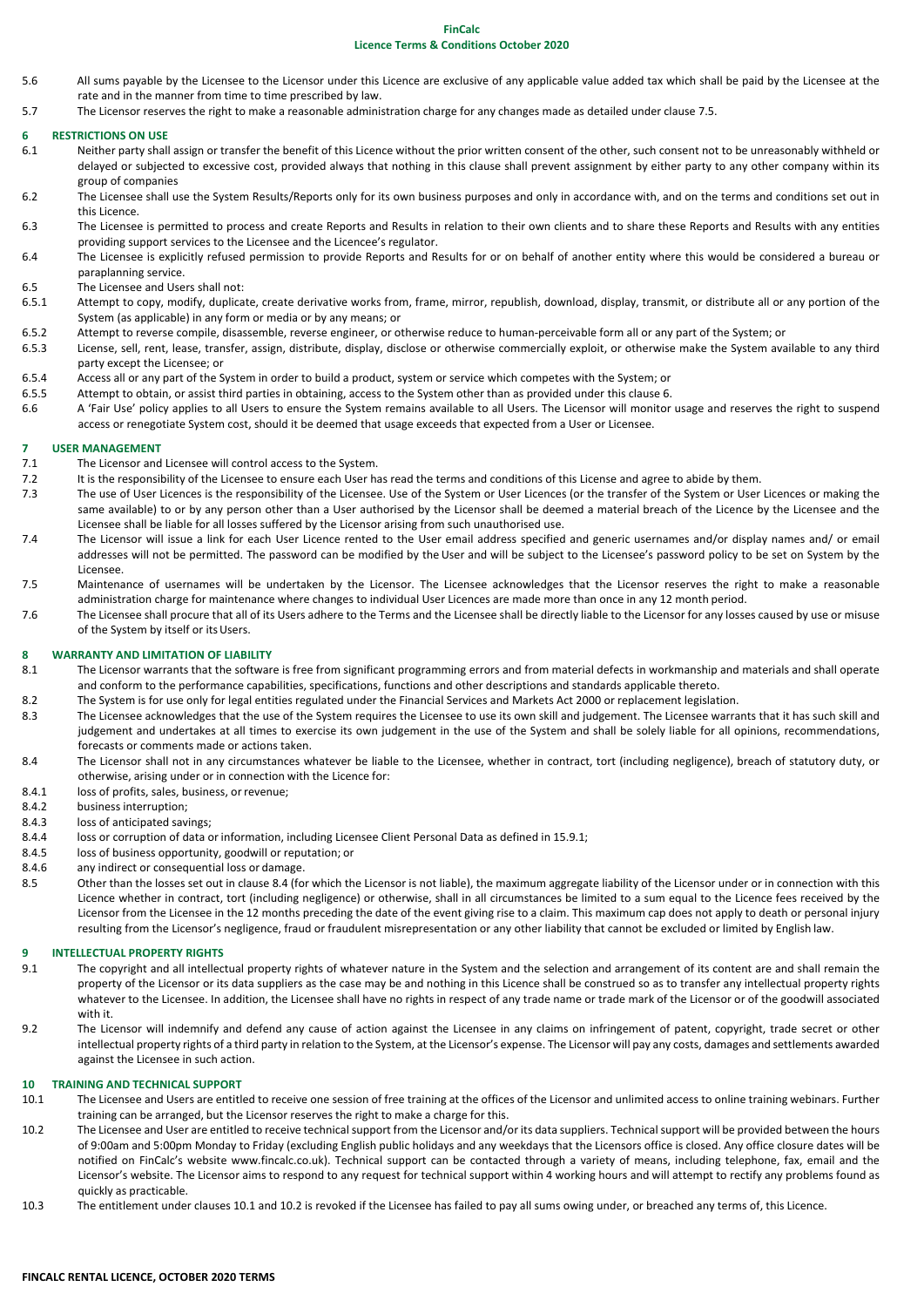# **FinCalc**

# **Licence Terms & Conditions October 2020**

#### **11 TERM AND TERMINATION**

- 11.1 Upon expiry of the minimum period referred to in 5.1, the Licence will continue in perpetuity, until terminated in writing by either party giving the notice period detailed on the order form (or one month's notice if not specified on the order form) to the other party.
- 11.2 The effective date of any notice to the Licensor is the date that the letter or e-mail arrives at the Licensor's office. Merely posting/sending the notice will not class as instigating the notice period. The Licensor will acknowledge receipt of notice within 24 hours.
- 11.3 The Licensor may terminate this Licence immediately and without notice if the Licensee fails to comply with any of the Terms.
- 11.4 The Licensor has the right to terminate the User Licence assigned to a User without notice if the User fails to comply with any of the terms and conditions of this Licence.
- 11.5 Breach of any of the provisions in clause 22 shall be deemed to be a material breach of this Agreement for the purpose of clause 11 and, without remedy to any other right, relief or remedy, entitles Licensee to terminate this Agreement immediately. Licensee shall not be obliged to make any payments under this Agreement where it reasonably suspects those payments may be used by Licensor or any of its Associated Persons to make a payment that would violate clause 22 of this Agreement.

#### **12 LAW**

- 12.1 This Licence shall be governed by English law.
- 12.2 The English Courts shall have jurisdiction to settle any disputes that may arise out of or in connection with this Licence.

#### **13 HEADINGS**

13.1 The headings of this Licence are for ease of reference only and do not affect its interpretation or construction.

#### **14 ACKNOWLEDGMENT**

- 14.1 Both parties acknowledge that the terms and conditions of this Licence are understood and agree to be bound by them. The Licensee acknowledges that the rent for the System takes into account the terms on which such System is supplied.
- 14.2 The Licensee also agrees that this Licence supersedes all prior Licences, arrangements and undertakings and constitutes the entire agreement relating to the Licence of the System.
- 14.3 No addition to or modification of any provision of this Licence shall be binding unless made in writing by a Director of the Licensor.
- 14.4 The parties to this Licence shall respect and shall keep in confidence and shall not disclose any information of the other party which is designated confidential or which by its nature is reasonably expected to be confidential material. This obligation shall not apply to information which:
- 14.4.1 is in the public domain or becomes into it other than by breach of this Licence; or
- 14.4.2 is rightfully obtained from other parties without restrictions; or 14.4.3 can be shown to have been already known to the receiving part
- can be shown to have been already known to the receiving party or developed independently by it; or
- 14.4.4 is disclosed to another party under an obligation created by a court or government action.
- 14.5 Any information received by one party in the performance of this Licence shall remain the property of the disclosing party. All copies of such information in written, graphic or other tangible form shall be returned upon request. The obligations of this clause shall survive the expiry or termination of this Licence.
- 14.6 If any provision in this Licence is found to be invalid or unenforceable, the invalidity or unenforceability of that provision shall not affect the other provisions of this Licence that shall remain in full force and effect.
- 14.7 The Licensee and User acknowledge that:
- 14.7.1 the Licensor does not provide investment advice hereunder and that nothing within the System constitutes investment advice and that the Licensee and User shall not treat any of the System's content as such;
- 14.7.2 the Licensor does not recommend any financial product;
- 14.7.3 the Licensor does not recommend that any financial product should be bought, sold or held by the Licensee, User or its clients;
- 14.7.4 nothing within the System should be construed as an offer, nor the solicitation of an offer, to buy or sell securities by the Licensor;
- 14.7.5 nothing within the System is intended to be or to be treated as an inducement or invitation by the Licensor to engage in any kind of investment activity.

# **15 DATA PROTECTION**

- Both parties will comply with all applicable requirements of the Data Protection Legislation. This clause 15 is in addition to, and does not relieve, remove or replace, a party's obligations under the Data Protection Legislation.
- 15.2 The parties acknowledge that for the purposes of the Data Protection Legislation and using terms defined in Data Protection Legislation;
- 15.2.1 the Licensee is a data controller for their Licensee Client Personal Data;
- 15.2.2 the Licensor is a data controller for Licensee contact data; and
- 15.2.3 the Licensor is a data processor for Licensee Client Personal Data as defined in 15.9.1.
- 15.3 Without prejudice to the generality of clause 15.1, the Licensee will ensure that it has all necessary appropriate consents and notices in place to enable lawful transfer of the Personal Data (as defined in the Data Protection Legislation) to the Licensor for the duration and purposes of this Licence.
- 15.4 Without prejudice to the generality of clause 15.1, the Licensor shall, in relation to any Personal Data processed in connection with the performance by the Licensor of its obligations under this Licence:
- 15.4.1 process that Personal Data only pursuant to this clause 15 and on the written instructions of the Licensee unless the Licensor is required by Applicable Laws to otherwise process that Personal Data.
- 15.4.2 ensure that it has in place appropriate technical and organisational measures to protect against unauthorised or unlawful processing of Personal Data and against accidental loss or destruction of, or damage to, Personal Data, appropriate to the harm that might result from the unauthorised or unlawful processing or accidental loss, destruction or damage and the nature of the data to be protected, having regard to the state of technological development and the cost of implementing any measures (those measures may include, where appropriate, pseudonymising and encrypting Personal Data, ensuring confidentiality, integrity, availability and resilience of its systems and services, ensuring that availability of and access to Personal Data can be restored in a timely manner after an incident, and regularly assessing and evaluating the effectiveness of the technical and organisational measures adopted by it);
- 15.4.3 ensure that all personnel who have access to and/or process Personal Data are obliged to keep the Personal Data confidential;
- 15.4.4 not transfer any Licensee Client Personal Data outside of the European Economic Area,
- 15.4.4.1 Personal Data relating to the Licensee, specifically excluding the Licensee Client Personal Data, shall not be transferred outside the European Economic Area without the prior written consent of the Licensee (not to be unreasonably withheld or delayed) unless the appropriate safeguards are place in accordance with the Data Protection Legislation;
- 15.4.5 assist the Licensee, at the Licensee's reasonable cost, in responding to any request from a Data Subject and in ensuring compliance with its obligations under the Data Protection Legislation with respect to security, breach notifications, impact assessments and consultations with supervisory authorities or regulators;
- 15.4.6 notify the Licensee within 2 working days on becoming aware of a Personal Data breach;
- 15.4.7 at the written direction of the Licensee, delete or return Personal Data and copies thereof to the Licensee on termination of this Licence unless required by Applicable Law to store the Personal Data; and
- 15.4.8 maintain complete and accurate records and information to demonstrate its compliance with this clause 15.
- 15.4.9 The Licensor shall, in accordance with the Data Protection Legislation, make available to the Licensee such information it has as necessary to demonstrate the Licensor's compliance with the obligations placed on it and allow for and contribute to audits by the Licensee, at the Licensee's reasonable cost.